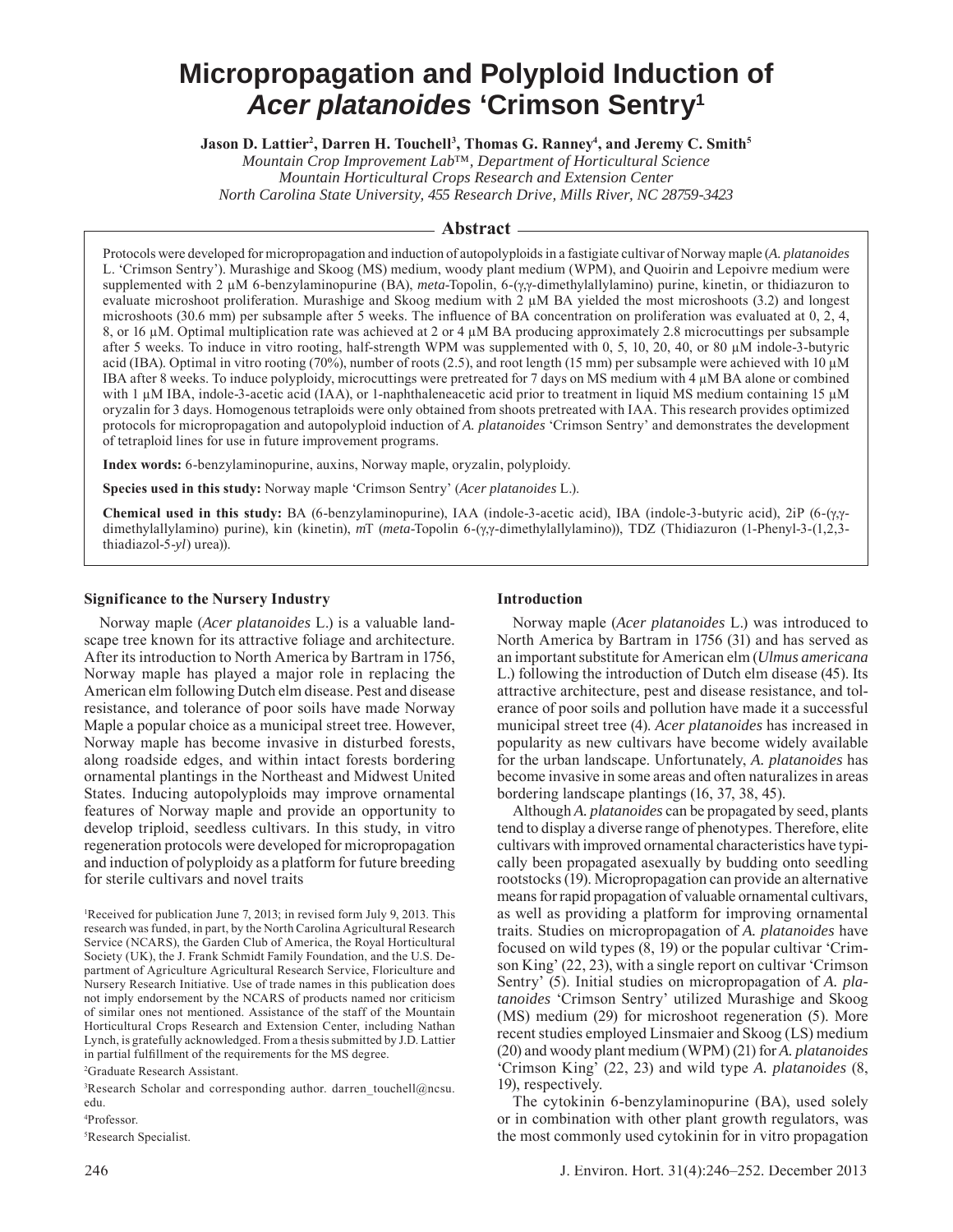BA alone promoted microshoot formation in *A. platanoides* 'Crimson King'. Additional studies showed that microshoot proliferation could be increased in *A. platanoides* 'Crimson King' when medium containing BA was supplemented with low concentrations of thidiazuron (TDZ); however, significant callus formation was also observed (23). Lindén and Riikonen (19) demonstrated significant microshoot proliferation of apical and axillary buds of *A. platanoides* with 0.01 to 0.1 μM of TDZ. Kinetin (Kin) has also proven effective for inducing microshoot regeneration in *A. platanoides* (8, 19). For *A. platanoides* 'Crimson Sentry', in vitro cultures were established using  $5 \mu M$  BA in combination with 0.5 to 5 μM indole-3-butyric acid (IBA); however, exact proliferation rates were not provided (5). Topolins are a group of natural aromatic cytokinins hav-

of *A. platanoides*. Marks and Simpson (22) reported 1 μM

ing a similar structure to BA, yet have not been associated with hyperhydricity, heterogeneity of growth, or inhibition of rooting (1, 2). However, effects of *meta-*Topolin (*m*T) on in vitro growth and development of *A. platanoides* have yet to be investigated. Toxicity of BA was the result of its stable nature within the plant, whereas *m*T and its metabolites were easily degradable, and accumulation of *m*T was prevented by its rapid translocation in plant tissues (1, 2). In addition, *m*T's origin in *Populus* may indicate a greater activity in woody plants (2, 43), and therefore a potential usefulness for in vitro culture of *A. platanoides*.

In vitro rooting of microcuttings of *A. platanoides* usually consists of low salt medium supplemented with IBA (5, 23). Marks and Simpson (23) achieved rooting for cultivar 'Crimson King' when microcuttings were cultured for 7 days on half-strength modified LS medium containing  $5 \mu M IBA$ , followed plant growth regulator free by half-strength modified LS media. Similarly, Ďurkovič (8) found microcuttings of *A. platanoides* successfully rooted on half-strength WPM supplemented with 5 μM IBA.

In vitro regeneration protocols provide an excellent platform for inducing polyploidy. Induced polyploids may be useful for overcoming hybridization barriers, producing sterile cultivars, restoring fertility to wide hybrids, enhancing pest resistance and stress tolerance, enhancing vigor, or enlarging flowers, leaves, or fruit (36). Polyploidy is usually achieved by treating plant tissues with a spindle fiber inhibitor such as colchicine, oryzalin, or trifluralin  $(36)$ . Colchicine [N-5,6,7,9tetrahydro-1,2,3,10-tetra-methoxy-9-oxobenzo(a)heptalen-7 yl] acetamide is the most common mitotic inhibitor based on the ability to be autoclaved without affecting the capacity to promote polyploidy  $(7, 46)$ . However, colchicine's affinity for animal microtubules makes it also toxic to humans (7, 27) while its weak affinity for plant tubulins necessitates higher doses to maintain effectiveness in plant tissues (7). In contrast, oryzalin (3,5-dinitro-N4,N4-dipropylsufanilamide) is a mitosis-inhibiting dinitroaniline herbicide with a high affinity for plant tubulin dimers  $(26)$ . This affinity allows for effective use of oryzalin at low concentrations with reduced toxicity and incidences of mutation or abnormal growth (3, 7, 11, 26). Oryzalin has been used successfully to create polyploid lines of woody and semi-woody plants including *Rosa* L. (14), *Rhododendron* L. (10, 12, 44), *Chaenomeles* Lindl. (42), *Hypericum* L. (25), and *Berberis* L. (18).

Development of an efficient micropropagation protocol for *A. platanoides* 'Crimson Sentry' would provide a mechanism for rapid propagation of elite cultivars and provide a platform

for ploidy manipulation. Thus, the objectives of this research were to 1) develop in vitro protocols for propagation of the popular columnar cultivar *A. platanoides* 'Crimson Sentry', and 2) develop procedures for polyploid induction of *A. platanoides* 'Crimson Sentry' for future use in developing novel seedless cultivars.

## **Methods and Materials**

*Plant material and culture conditions.* Actively growing apical and axillary shoots were used to initiate in vitro cultures. Actively growing shoots were collected from a 3 year old field grown plants and rinsed under tap water for 4 h. Explants were surface-disinfested in  $20\%$  (v/v) bleach (6.15% NaOCl) solution containing two to three drops of Tween® 20 (Sigma-Aldrich Corporation, St. Louis, MO) for 17 min with periodic mixing followed by three 5-min rinses in sterile distilled water. Explants were cultured on regeneration medium consisting of MS basal salts and vitamins supplemented with 2 μm BA, 100 mg·liter<sup>-1</sup> *myo*-Inositol, 100 mg·liter<sup>-1</sup> 2-(N-Morpholino) ethanesulfonic acid (MES) monohydrate, and 30 g·liter<sup>-1</sup> sucrose. Media were solidified with 7.5 g·liter<sup>-1</sup> agar (Phytotechnology Laboratories, Shawnee Mission, KS) and adjusted to pH of 5.75, and 25 mL was dispensed to 180 mL glass jars. Regenerated microshoots were maintained by transfer to fresh regeneration medium every 4 to 6 weeks and incubated under standard culture conditions  $[23 \pm 2C]$  and a 16 h photoperiod of 75  $\mu$ mol·m<sup>-2</sup>·s<sup>-1</sup> provided by cool-white fluorescent lamps].

*Basal salts and cytokinins.* Effects of basal salts and cytokinins on microshoot growth and proliferation were examined. Media treatments included MS salts and vitamins, WPM salts and vitamins, and Quoirin and Lepoivre (35) salts (QL) and Gamborg vitamins (9) each supplemented with 2 μM BA, TDZ, 2iP, *m*T, or Kin. All media were supplemented with 100 mg liter<sup>-1</sup>  $myo$ -Inositol, 100 mg liter<sup>-1</sup> MES, and 30  $g$  liter<sup>-1</sup> sucrose, solidified with 7.5 g liter<sup>-1</sup> agar and adjusted to pH 5.75. Media (25 mL) was dispensed into 180-mL glass jars. Five microcuttings (10–20 mm long) were placed vertically in each jar. Six replicates of each media composition were incubated under standard culture conditions, as described previously, in a completely randomized design. After 5 weeks, data were recorded on the number of microshoots, microshoot length (of longest shoot), number of leaves, and number of nodes (of longest microshoot). Microshoot length was measured from the apical meristem to the base of the microshoot, callus not included. Data sets were subjected to analysis of variance (ANOVA) and means were separated using Fisher's least significant difference (LSD) (40).

*Cytokinin concentration.* To further improve microshoot proliferation of *A. platanoides* 'Crimson Sentry', a second study was conducted to optimize cytokinin concentration from the best resulting medium from the basal salt-cytokinin experiment. Media consisted of MS salts and vitamins with BA at  $0, 2, 4, 8$ , or 16  $\mu$ M. All media were supplemented with 100 mg liter<sup>-1</sup>  $myo$ -Inositol, 100 mg liter<sup>-1</sup> MES, and 30  $g$  liter<sup>-1</sup> sucrose, solidified with 7.5 g liter<sup>-1</sup> agar and adjusted to pH 5.75. Media (25 mL) was dispensed into 180-mL glass jars. The experiment consisted of seven replicates with five subsamples (20 mm microcuttings) per treatment. Jars were arranged in a completely randomized design under standard culture conditions (as described previously). After 5 weeks,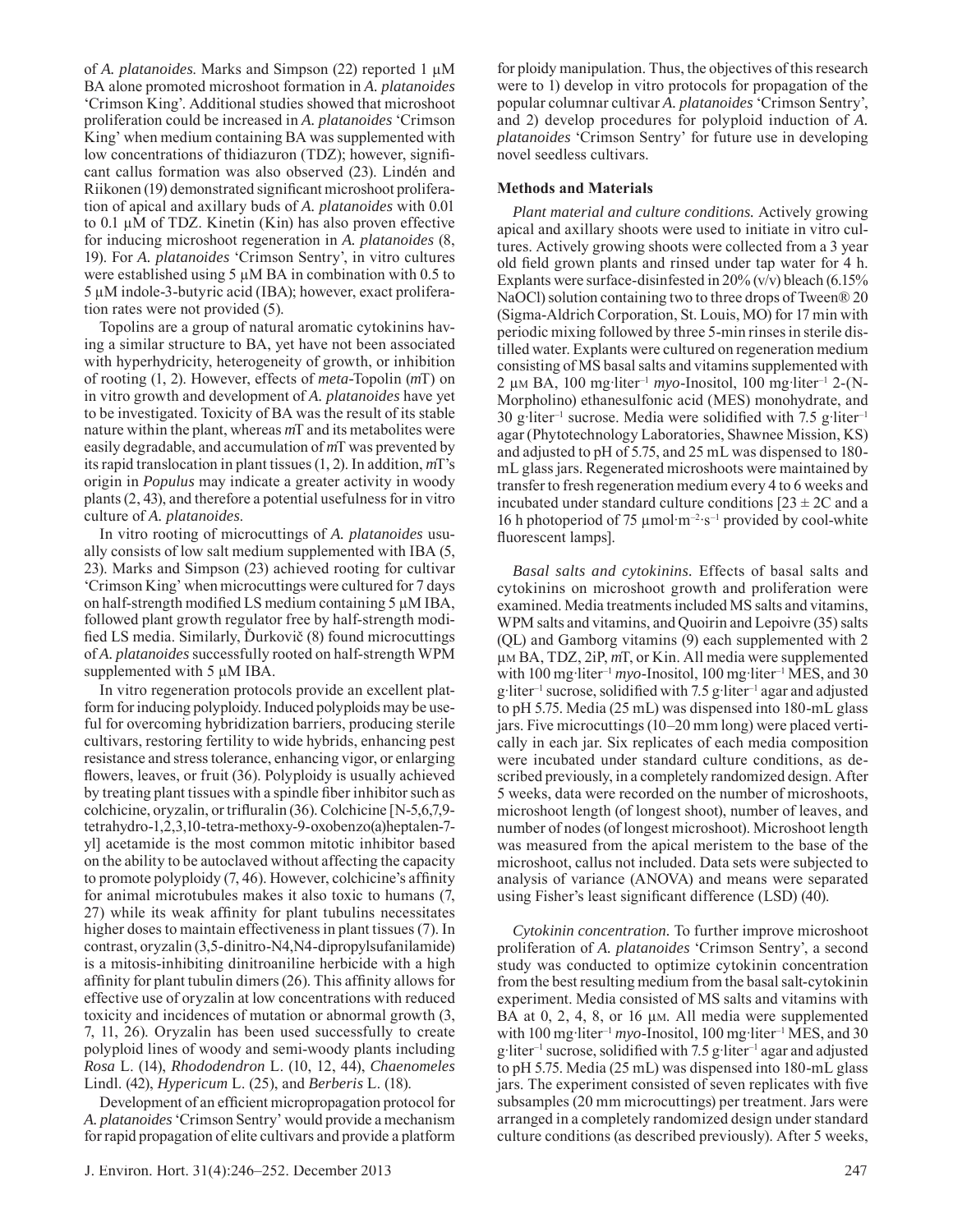data were recorded on the number of microshoots, microshoot length (of longest shoot), number of leaves, and number of nodes (of longest shoot). Microshoot length was measured from the apical meristem to the base of the microshoot, callus not included. Data were subjected to regression analysis (Proc GLM, SAS Version 9.1; SAS Inst., Cary, NC).

*Rooting.* Media used for in vitro rooting consisted of halfstrength WPM salts and vitamins supplemented with 0, 5,  $10, 20, 40,$  or 80 μm IBA, 30 g·liter<sup>-1</sup> sucrose, 100 mg·liter<sup>-1</sup>  $MES$ , and 100 mg·liter<sup>-1</sup> *myo*-Inositol. Media were solidified with 7.5 g·liter<sup>-1</sup> agar and adjusted to a pH of 5.75. Microcuttings 10 to 20 mm long were subcultured 25 mL of media in 180-mL jars. Each of the six treatments consisted of six replications with five subsamples each. All jars were completely randomized under standard culture conditions as described previously. Following 8 weeks of growth, microshoots were scored for in vitro rooting percentage, number of roots, and root length (longest root). Data were subjected to regression analyses (40).

*Polyploid induction.* A  $2 \times 3 \times 4$  complete factorial design was used to test effects of BA, oryzalin exposure time, and oryzalin concentration on polyploid induction of *A. platanoides* 'Crimson Sentry'. Liquid media (adjusted to pH 5.75) containing MS salts and vitamins,  $100 \text{ mg}$  liter<sup>-1</sup>  $myo$ -Inositol, 100 mg·liter<sup>-1</sup> MES, and 30 g·liter<sup>-1</sup> sucrose were supplemented with 0 or 2  $\mu$ M BA and 0, 15, 30, or 45  $\mu$ M oryzalin. Microshoots 10–20 mm long were first cultured horizontally on regeneration medium in 90 mm diameter petri dishes for 7 days. A stock solution of 3 mM oryzalin was dissolved in 95% ethanol and added to autoclaved media in specified volumes to achieve the desired concentrations. A final concentration of 0.9% ethanol was added to all treatments, including controls. Microshoots were then transferred to 100 mL jars containing 25 mL liquid oryzalin medium and placed on a platform shaker in the dark at 23C for 3, 5, or 7 d. Microshoots were then washed for 24 h in liquid regeneration medium to remove excess oryzalin and cultured on solidified regeneration medium. Each treatment consisted of six replicates with five subsamples (microshoots) each. All jars were completely randomized under standard culture conditions as described for microshoot initiation.

A second trial was established to evaluate the influence of auxin pretreatments on polyploidy induction of *A. platanoides* 'Crimson Sentry'. Microshoots (10 to 20 mm long) were cultured horizontally on pretreatment medium consisting of MS salts and vitamins, 100 mg·liter<sup>-1</sup> *myo*-Inositol, 100 mg·liter<sup>-1</sup> MES, 30 g·liter<sup>-1</sup> sucrose and pH 5.75. Pretreatment medium was supplemented with either 4 μM BA, 4 μM BA and 1 μM IBA, 4 μM BA and 1 μM indole-3-acetic acid (IAA) or 4 μM BA and 1 μM 1-naphthaleneacetic acid (NAA) for 7 days. Each treatment consisted of six replicates with five subsamples each. All jars were completely randomized under standard culture conditions as described for microshoot initiation. Microshoots were then transferred to jars containing liquid MS media supplemented with 15 μm oryzalin (as described previously) for 3 days. Following treatment, microshoots were washed for 24 h in liquid regeneration medium to remove excess oryzalin and then cultured on solidified regeneration media.

After 8 weeks, data were recorded on percent survival and number of microshoots produced. Ploidy level was

determined via flow cytometry. For each sample, 1 to 2 expanded leaves were placed in a petri dish containing 400 μL of nuclei extraction buffer (CyStain ultraviolet Precise P Nuclei Extraction Buffer®; Partec, Münster, Germany) and chopped finely with a razor blade until the sample was completely incorporated into the buffer. The resulting solution was passed through a Partec CellTrics™ disposable filter with a pore size of 50 μm to remove debris. Then, 1.2 mL of a nucleic acid staining buffer (4', 6-diamidino-2-phenylindole; CyStain ultraviolet Precise P Staining Buffer®; Partec) was added to the filtered solution, and resulting stained nuclei were analyzed with a flow cytometer (Partec PA II; Partec). Ploidy level for each sample was determined by comparing peak position with that of a known diploid microshoot of *A. platanoides* 'Crimson Sentry.' Three microshoots (subsamples) were analyzed for each replicate.

#### **Results and Discussion**

*Basal salts and cytokinins.* Microshoot regeneration was achieved for all treatments. There were significant interactions between basal salts and cytokinins that affected both microshoot length ( $P < 0.01$ ) and number of nodes ( $P <$ 0.05) (Table 1). Murashige and Skoog medium with 2 μ<sup>M</sup> BA produced the longest mean microshoot length  $(30.6 \pm 1.4)$ mm) and there was a general trend of BA producing longer microshoots among all medium types. The most nodes per microshoot were produced with MS medium and BA (3.6  $\pm$ 0.2), as well as QL medium and BA  $(3.5 \pm 0.2)$ . Microshoot number was influenced only by cytokinin  $(P < 0.01)$ . In general, BA and *m*T produced the highest number of microshoots across all basal salt treatments. Both medium and cytokinin type independently influenced mean leaf number  $(P < 0.01)$ and 0.01, respectively) with MS medium and BA generally producing the most leaves per microshoot.

In the present study, MS medium with  $2 \mu M$  BA produced high quality microshoot growth responses, with high microshoot regeneration and longer microshoots. Similarly, Cheng (5) achieved effective microshoot regeneration with MS medium and 5 μM BA for *A. platanoides* 'Crimson Sentry'. In other studies, low concentrations of TDZ have induced microshoot regeneration of *A. platanoides* wild type and *A. platanoides* 'Crimson King' in combination with WPM and LS medium  $(19, 23)$ . However, TDZ at 2  $\mu$ M in the present study was one of the poorest performing cytokinins on *A. platanoides* 'Crimson Sentry' (Table 1). Therefore, different responses of *A. platanoides* to cytokinins could be attributed to genetic variation between cultivars.

Genetic diversity within species often leads to variability of in vitro responses of different cultivars. Studies on a diverse range of species have shown that genotype was one of the most significant factors influencing the development of tissue culture protocols (17, 24, 28, 33). For *Malus* Tourn. ex L., genotype was a significant factor influencing in vitro cold storage and regeneration (17). Similarly, significant variation regarding microshoot development and subsequent root formation was observed among 32 cultivars of *Vitis vinifera* L. (33).

*Cytokinin concentration.* Regression analysis of microshoot data revealed BA concentration had no significant effect on microshoot number (Fig. 1A). However, microshoot length increased from  $17.40 \pm 0.44$  mm at 0  $\mu$ M BA to  $27.43 \pm 2.07$  mm at 2 μm BA before declining linearly with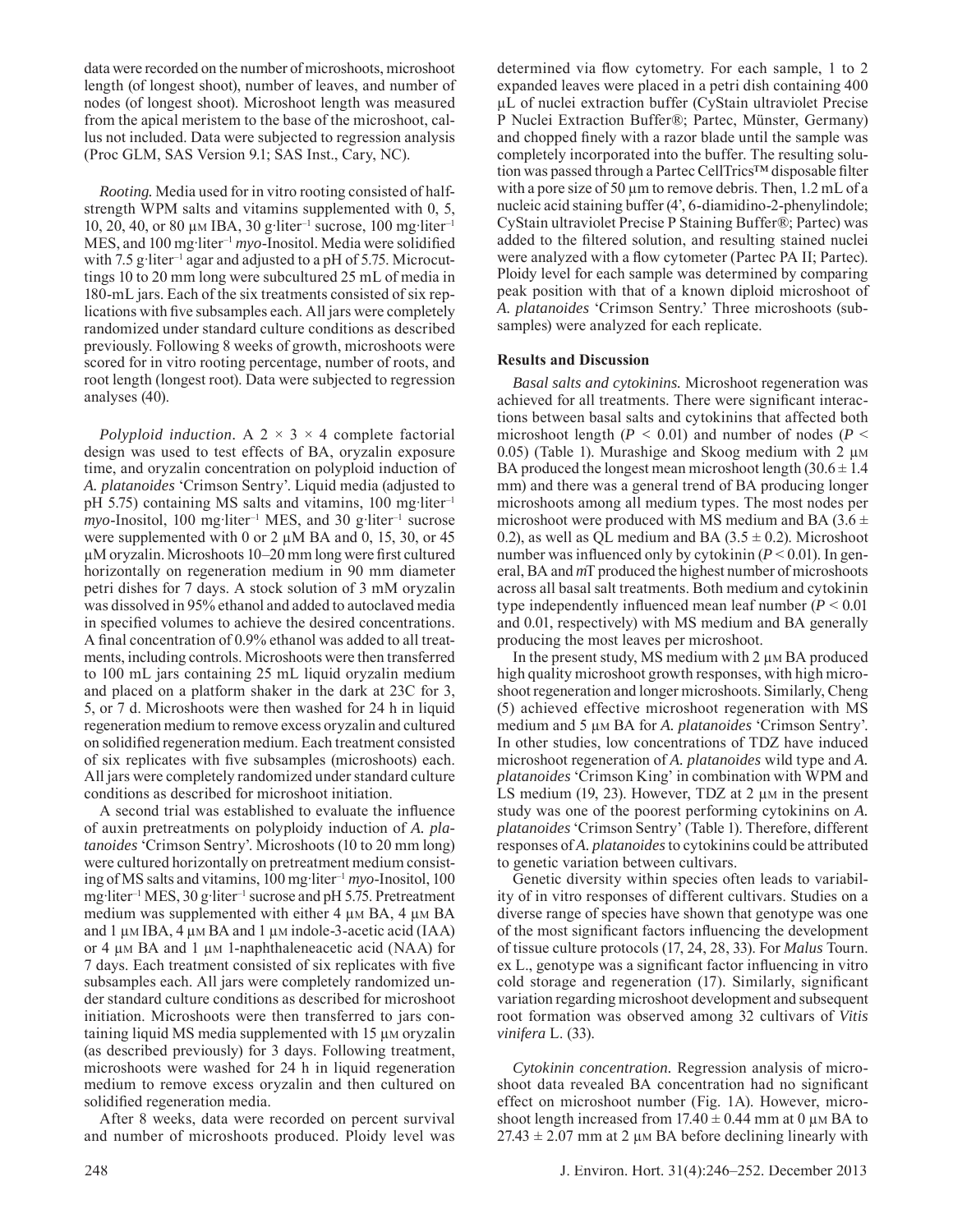**Table 1.** In vitro growth responses of *Acer platanoides* 'Crimson Century' on medium supplemented with 2 μm cytokinin.

| Media <sup>z</sup>                | Cytokinin      | Shoot number <sup>y</sup>     | Shoot length $(mm)^y$ | <b>Leaves</b> <sup>y</sup> | <b>Nodes</b> <sup>y</sup> |
|-----------------------------------|----------------|-------------------------------|-----------------------|----------------------------|---------------------------|
| <b>MS</b>                         | BA             | $3.2 \pm 0.3$ ab <sup>x</sup> | $30.6 \pm 1.4a$       | $8.1 \pm 1.0$ ab           | $3.6 \pm 0.2a$            |
|                                   | TDZ            | $0.9 \pm 0.0c$                | $10.8 \pm 0.5$ g      | $2.4 \pm 0.4g$             | $1.2 \pm 0.1h$            |
|                                   | 2iP            | $1.9 \pm 0.7d$                | $12.0 \pm 0.9$ fg     | $6.3 \pm 1.1$ cde          | $2.2 \pm 0.2$ ce          |
|                                   | m <sup>T</sup> | $3.1 \pm 0.2$ ae              | $21.4 \pm 2.4$ bc     | $7.5 \pm 0.6$ ac           | $2.9 \pm 0.2b$            |
|                                   | Kin            | $1.8 \pm 0.2d$                | $9.9 \pm 1.1$ g       | $5.5 \pm 0.6$ de           | $1.9 \pm 0.2$ ef          |
| <b>WPM</b>                        | <b>BA</b>      | $3.9 \pm 0.5$ ab              | $22.1 \pm 1.8$ bc     | $7.8 \pm 0.8$ ac           | $2.9 \pm 0.2b$            |
|                                   | TDZ            | $0.9 \pm 0.0c$                | $12.0 \pm 0.9$ f      | $2.4 \pm 0.4g$             | $1.4 \pm 0.1$ gi          |
|                                   | 2iP            | $2.1 \pm 0.3$ df              | $15.0 \pm 0.8$ ef     | $4.9 \pm 0.2$ ef           | $2.1 \pm 0.1$ de          |
|                                   | m <sup>T</sup> | $2.9 \pm 0.4$ af              | $19.7 \pm 3.1$ cd     | $6.8 \pm 0.5$ bcd          | $2.6 \pm 0.2$ bc          |
|                                   | Kin            | $2.3 \pm 0.1$ def             | $10.9 \pm 0.5$ g      | $4.5 \pm 0.2$ ef           | $1.8 \pm 0.1e$            |
| QL                                | BA             | $3.5 \pm 0.2ab$               | $24.8 \pm 3.0$        | $8.9 \pm 0.5a$             | $3.5 \pm 0.2a$            |
|                                   | TDZ            | $0.9 \pm 0.1c$                | $10.3 \pm 1.6$ g      | $2.2 \pm 0.4g$             | $1.1 \pm 0.2i$            |
|                                   | 2iP            | $1.7 \pm 0.3$ cd              | $9.2 \pm 0.2$ g       | $3.7 \pm 0.5$ fg           | $1.6 \pm 0.1$ fgh         |
|                                   | m <sup>T</sup> | $2.5 \pm 0.3$ def             | $16.9 \pm 1.5$ de     | $5.9 \pm 0.6$ de           | $2.4 \pm 0.2$ cd          |
|                                   | Kin            | $2.4 \pm 0.2$ def             | $10.1 \pm 0.4g$       | $3.6 \pm 0.3$ fg           | $1.8 \pm 0.2$ eg          |
| Analysis of Variance <sup>w</sup> |                |                               |                       |                            |                           |
| Media                             |                | <b>NS</b>                     | $\ast$                | $***$                      | $\ast$                    |
| Cyto                              |                | $***$                         | $***$                 | $***$                      | $***$                     |
| Media $\times$ Cyto               |                | <b>NS</b>                     | $***$                 | <b>NS</b>                  | $\ast$                    |

z Key to media abbreviations: MS (Murashige and Skoog basal salts and vitamins) WPM (woody plant medium basal salts and vitamins) QL (Quoirin and Lepoivre salts and Gamborg vitamins), BA (6-benzylaminopurine), TDZ (thidiazuron), mT (*meta*-Topolin), 2iP (6-(γ,γ-dimethylallylamino) purine), Kin (Kinetin).

Values represent means  $\pm$  SEM. Means followed by different letters within columns are significantly different,  $P \le 0.05$ .

 $x$ Mean separation within columns by Fishers LSD,  $P < 0.05$ , n = 6

"NS, \*, \*\*: Nonsignificant or significant at  $P \le 0.05$  or  $\le 0.01$ , respectively.

increasing BA concentration  $(P < 0.01)$  (Fig. 1B). Similarly, multiplication rate (number of 20 mm microcuttings obtained per subsample after 5 weeks) increased from 1.40 at 0 μM BA to 2.83 at 4 μm BA before exhibiting a negative linear response to increasing BA concentrations ( $P < 0.01$ ) (Fig. 1C). Optimum BA concentration occurred in the range of 2 to 4 μM BA (Fig. 1C). In comparison, 1 μM BA promoted microshoot formation in *A. platanoides* 'Crimson King' (22), again suggesting variation between cultivars.

*Rooting.* After 8 weeks, in vitro root formation was observed for all media treatments containing IBA, whereas no root formation was observed in the control  $(0 \mu M IBA)$  treatments. Regression analysis indicated that percent rooting, number of roots per microcutting, and root length exhibited a negative linear response to IBA concentration  $(P \le 0.01)$ , 0.05, and 0.01, respectively) (Fig. 2A, B and C). While there was a significant negative linear response, the number of roots produced per microcutting was variable with highest root production achieved between 10 and 40 μM IBA (3.03)  $\pm$  0.85 and 3.37  $\pm$  1.03, respectively). However, the highest rooting percentage (77  $\pm$  13 and 70  $\pm$  12, respectively) and longest roots  $(17.13 \pm 3.10 \text{ and } 17.85 \pm 3.47 \text{, respectively})$  were achieved at 5 and 10  $\mu$ M IBA (Fig. 2A and C), suggesting lower IBA concentrations (5 to 10 μM) are optimal for in vitro root production of *A. platanoides* 'Crimson Sentry'. This optimal rooting medium contained similar concentrations of IBA compared to previous studies on *A. platanoides* 'Crimson King' that utilized 5 μM IBA (23) and 4.9 μM IBA (8).

*Polyploid induction.* Percentage of surviving microcuttings was influenced by BA and oryzalin concentration  $(P <$  0.01) (Fig. 3), but there were no effects of treatment durations (data not presented). Survival of microcuttings for both 0 and 2 μM BA treatments had a negative quadratic response to increasing oryzalin concentrations (*P* < 0.01) (Fig. 3). Addition of BA to medium increased microcutting fatality at higher oryzalin concentrations, regardless of exposure duration (Fig. 3). No explants survived the treatment combination of 2 μM BA and 45 μM oryzalin. As a cytokinin, BA may act to increase cell cycling, producing cells that more quickly transition from the G2 to M phase (metaphase to anaphase) (39, 41) where they may be susceptible to oryzalin toxicity.

Mixoploids (tissues containing  $2 \times$  and  $4 \times$  cells) and what appeared to be homogeneous tetraploids (4×) were induced successfully by oryzalin. However, after 6 months all apparent tetraploids had reverted to diploids. Production of polyploids (% mixoploids and % tetraploids) exhibited a quadratic response to oryzalin concentration  $[y = 1.0 + 2.4x 0.055x^2 (P < 0.01)$ ]. No significant effects were observed from length of exposure, BA concentration, or their interaction (data not shown). The largest percentage (27%) of polyploids was recovered from treatment with 15 μM oryzalin (data not shown). While length of exposure was not significant across all treatments, highest number of polyploids occurred at 3 days (data not shown).

Successful chromosome doubling has been achieved for several woody plant species using similar oryzalin concentrations (7). For example, Stanys et al. (42) achieved successful chromosome doubling for *Chaenomeles japonica* using oryzalin concentrations between 10 and 50 μM. One possible explanation for instability of tetraploids in our study may be a high propensity for diplontic selection within the apical meristem. Every initial cell within all three histogenic lay-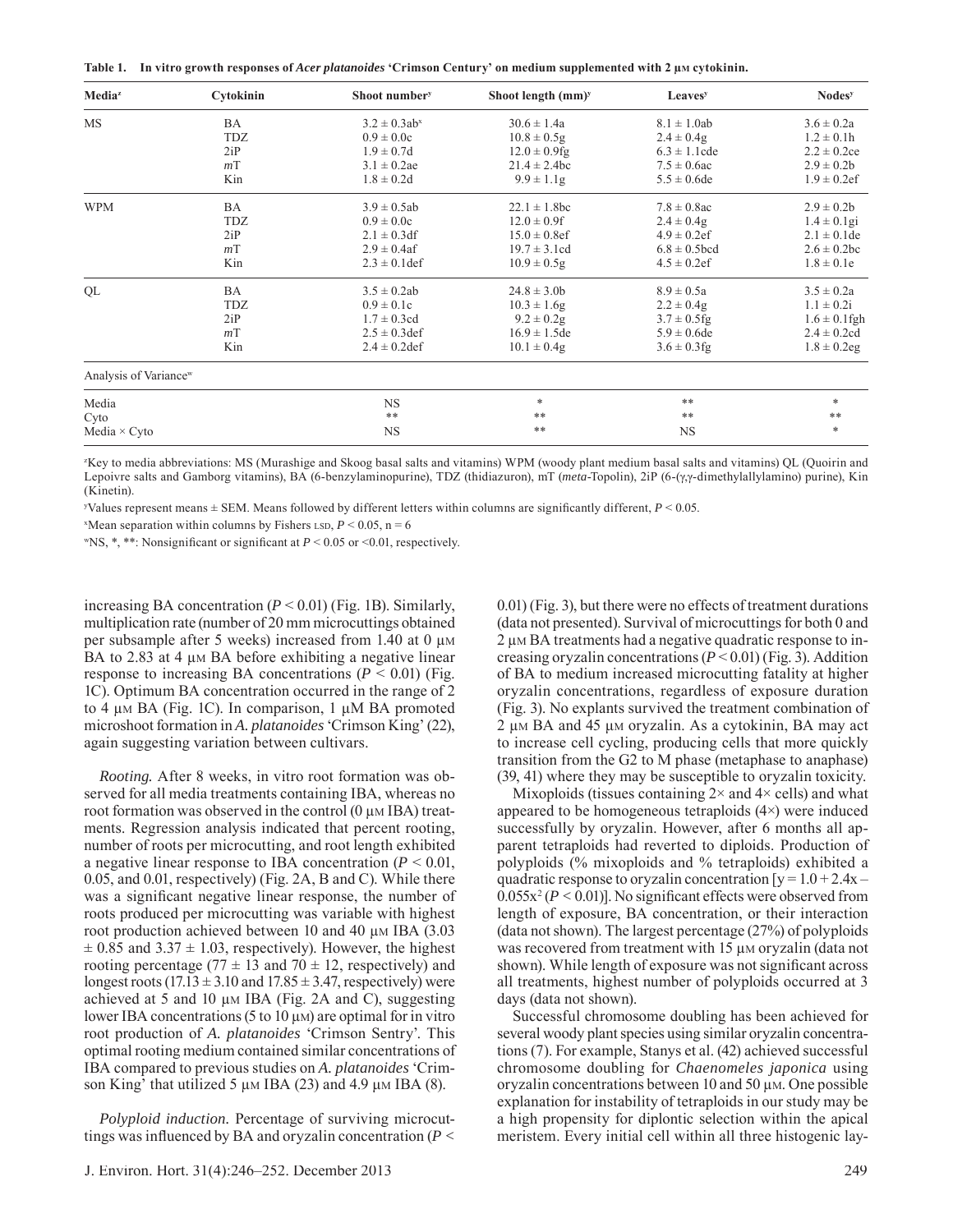

Fig. 1. Influence of BA concentration on microshoot development of *Acer platanoides* **'Crimson Sentry'. Symbols represent means, n = 7, ± SEM. A) Number of microshoots produced per microcutting; B) Length of longest microshoot; y = 27.86 – 1.076x,**   $r^2 = 0.74$  and C) Multiplication rate defined as the number of **20 mm microcuttings produced per subsample after 5 weeks;**   $y = 15.57 - 0.63x$ ,  $r^2 = 0.93$ . Regression equations and lines do **not include control treatments.**

ers of the apical meristem must be affected by oryzalin for successful homogeneous tetraploids to be formed (6, 13). If all initial cells were not affected, a cytochimeric mosaic of ploidy levels (mixoploid) can form. Diplontic selection may result if diploid cells, having less DNA content, take less time to replicate and divide than competing polyploid cells (13, 15). Over time, the proportion of diploid cells to polyploid cells may increase resulting in a loss of converted cells.

In the second trial, addition of auxins to pre-treatment medium significantly influenced production of polyploids (*P*  $< 0.05$ ) (Table 2). Although mixoploids were induced in all treatments, homogeneous tetraploids only developed when pre-treatment media was supplemented with IAA (Table 2).



Fig. 2. Influence of IBA concentration on in vitro root development **of** *Acer platanoides* **'Crimson Sentry'. Values are means, n = 6, ± SEM. A) Number of microcuttings producing in vitro roots;**   $y = 0.788 - 0.0076x$ ,  $r^2 = 0.86$  B) Number of in vitro roots per microcutting;  $y = 3.14 - 0.03x$ ,  $r^2 = 0.53$  and C) Length of the **longest root in vitro;**  $y = 17.98 - 0.17x$ **,**  $r^2 = 0.92$ **. Regression equations and lines do not include control treatments.**

In contrast to the first trial, all tetraploids have remained stable for 10 months.

To facilitate production of stable tetraploids, addition of IAA to pretreatment medium may work indirectly to aid oryzalin. During the cell cycle, auxins interact synergistically with cytokinins to regulate expression of cyclin-dependant kinases (CDKs). More specifically, auxins induce CDKs involved in G1 to S and G2 to M transitions (34). Exogenous application of auxins, particularly IAA, may facilitate initiation of the cell cycle in quiescent cells thereby ensuring cells enter M phase where oryzalin is most active.

Auxins, particularly IAA, have also been associated with an increase in the ubiquitous signal molecule nitric oxide (32).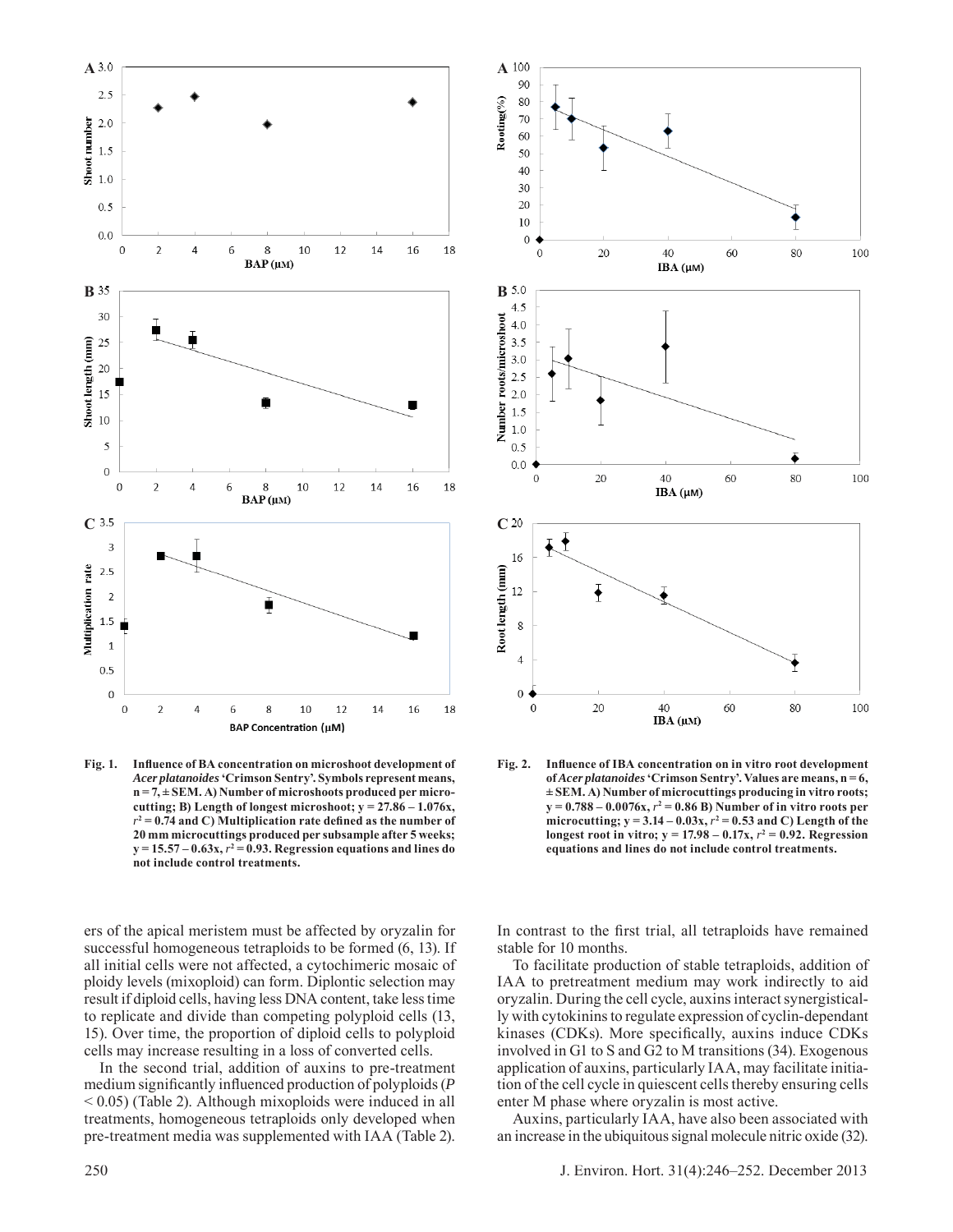

**Fig. 3. Survival rates of microshoots of** *A. platanoides* **'Crimson Sentry' as a factor of oryzalin concentration and treatment with 0 or 2 μM BA. Lines represent trends fi tted using quadratic regression analysis. For 0 μM BA,**  $y = 99 + 0.70x - 0.04522x^2$ **,**  $r^2 = 0.94$ . For 2  $\mu$ M BA,  $y = 97 + 1.90x - 0.0892x^2$ ,  $r^2 = 0.91$ .

Nitric oxide can react with tyrosine to form nitrotyrosine (30). Jovanovic et al. (13) demonstrated that nitrotyrosine increased sensitivity of *Nicotiana tabacum* L. cell cultures to oryzalin. Therefore, in the present study, addition of IAA to the medium may have indirectly led to an increase in sensitivity to oryzalin.

Results of this research provide effective protocols for micropropagation and polyploid induction of *A. platanoides* 'Crimson Sentry'. Tetraploid plants induced in this study will be used in future plant improvement programs with the objective of developing seedless, triploid *A. platanoides* 'Crimson Sentry'. These methods also provide a platform for future improvement of other cultivars of *A. platanoides*.

#### **Literature Cited**

1. Amoo, S.O., J.F. Finney, and J. Van Staden. 2011. The role of meta-topolins in alleviating micropropagation problems. Plant Growth Regulat. 63:197‒206.

2. Bairu, M.W., W.A. Stirk, K. Dolezal, and J.V. Staden. 2007. Optimizing the micropropagation protocol for the endangered *Aloe polyphylla*: can *meta*-topolin and its derivatives serve as replacement for benzyladenine and zeatin? Plant Cell Tissue Organ Cult. 90:15-

3. Bajer, A.S. and J. Molebajar. 1986. Drugs with colchicine-like effects that specifically disassemble plant but not animal microtubules. Ann. New York Acad. Sci. 466:767-784.

4. Bertin, R.I., M.E. Manner, B.F. Larrow, T.W. Cantwell, and E.M. Berstene. 2005. Norway maple (*Acer platanoides*) and other non-native trees in urban woodlands of central Massachusetts. J. Torrey Botanical. Soc. 132:225–235.

5. Cheng, T.-Y. 1978. Clonal propagation of woody plant species through tissue culture techniques. Combined Proc. Intl. Plant Propagators Soc. 28:139–155.

6. Dermen, H. 1953. Periclinal cytochimeras and origin of tissues in stem and leaf of peach. Amer. J. Bot. 40:154-158.

7. Dhooge, E., K.V. Laere, T. Eeckhaut, L. Leus, and J.V. Huylenbroeck. 2010. Mitotic chromosome doubling of plant tissues in vitro. Plant Cell Tissue Organ Cult. 104:359‒373.

8. Ďurkovič, J. 1996. In vitro regeneration of Norway maple (*Acer platanoides* L.). Biologia Plantarum 38:303‒307.

| <b>Table 2.</b> | Influence of growth regulator pretreatment on percent                 |
|-----------------|-----------------------------------------------------------------------|
|                 | polyploid induction of micropropagated shoots of <i>Acer</i>          |
|                 | <i>platanoides</i> 'Crimson Sentry' treated with 15 $\mu$ M oryzalin. |

| Growth regulators <sup>z</sup> | <b>Diploid</b>            | <b>Mixoploid</b> | <b>Tetraploid</b> |
|--------------------------------|---------------------------|------------------|-------------------|
|                                | (%)                       | (%)              | (%)               |
| 4 um BA                        | $67 \pm 0$ b <sup>y</sup> | $33 \pm 0$ ab    | $0 \pm 0$         |
| $4 \mu M B A + 1 \mu M I B A$  | $78 \pm 11ab$             | $22 \pm 11$ bc   | $0 \pm 0$         |
| $4 \mu M B A + 1 \mu M I A A$  | $33 \pm 12c$              | $50 \pm 7a$      | $17 \pm 5a$       |
| $4 \mu M B A + 1 \mu M N A A$  | $94 \pm 5c$               | $6 \pm 5c$       | $0 \pm 0$         |

z Key to media and plant growth regulators: BA (6-benzylaminopurine), IBA (indole-3-butyric acid), IAA (indole-3-acetic acid), NAA (1-naphthaleneacetic acid).

 $y$ Values represent means  $\pm$  SEM. Means followed by different letters within columns were significantly different,  $P < 0.05$ .

9. Gamborg, O.L., R.A. Miller, and K. Ojima. 1968. Nutrient requirements of suspension cultures of soybean root cells. Experimental Cell Res. 50:151-158.

10. Hebert, C.J., D.H. Touchell, T.G. Ranney, and A.V. LeBude. 2010. In vitro shoot regeneration and polyploidy induction of *Rhododendron* 'Frangrantissimum Improved'. HortScience 45:801‒804.

11. Hugdahl, J.D. and L.C. Morejohn. 1993. Rapid and reversible highaffinity binding of the dinitroaniline herbicide oryzalin to tubulin from *Zea mays* L. Plant Physiol. 102:725‒740.

12. Jones, J.R., T.G. Ranney, and T.A. Eaker. 2008. A novel method for inducing polyploidy in *Rhododendron* seedlings. J. Amer. Rhododendron Soc.  $62:130-135$ .

13. Jovanović, A.M., S. Durst, and P. Nick. 2010. Plant cell division is specifically affected by nitrotyrosine. J. Experimental Bot. 61:901-909.

14. Kermani, M.J., V. Sarasan, A.V. Roberts, K. Yokoya, J. Wentworth, and V.K. Sieber. 2003. Oryzalin-induced chromosome doubling in *Rosa* and its effect on plant morphology and pollen viability. Theoretical Appl. Genet. 107:1195-1200.

15. Klekowski, E.J. 2003. Plant clonality, mutation, diplontic selection and mutational meltdown. Biological J. Linnean Soc. 79:61–67.

16. Kloeppel, B.D. and M.D. Abrams. 1995. Ecophysiological attributes of native *Acer saccharum* and the exotic *Acer platanoides* in urban oak forests in Pennsylvania, USA. Tree Physiol. 15:739-746.

17. Kovalchuk, I., Y. Lyudvikova, M. Volgina, and B.M. Reed. 2009. Medium, container and genotype all influence in vitro cold storage of apple germplasm. Plant Cell Tissue Organ Cult. 96:127-136.

18. Lehrer, J.M., M.H. Brand, and J.D. Lubell. 2008. Induction of tetraploidy in meristematically active seeds of Japanese barberry (*Berberis thunbergii* var. *atropurpurea*) through exposure to colchicine and oryzalin. Scientia Hort. 119:67-71.

19. Lindén, L. and A. Riikonen. 2006. Effects of 6-benzylaminopurine, thidiazuron and type of explant on in vitro shoot development of *Acer platanoides* L. Prop. Ornamental Plants 6:201‒204.

20. Linsmaier, E.M. and F. Skoog. 1965. Organic growth factor requirements of tobacco tissue culture. Physiol. Plant. 18:100-127.

21. Lloyd, G. and B.H. McCown. 1980. Commercially-feasible micropropagation of mountain laurel, *Kalmia latifolia*, by use of shoot-tip culture. Combined Proc. Intern. Plant Propagators Soc. 30:421-427.

22. Marks, T.R. and S.E. Simpson. 1990. Reduced phenolic oxidation at culture initiation in vitro following the exposure of field-grown stockplants to darkness or low levels of irradiance. J. Hort. Sci. 65:103-111.

23. Marks, T.R. and S.E. Simpson. 1994. Factors affecting shoot development in apically dominant *Acer* cultivars *in vitro*. J. Hort. Sci. 69:543‒537.

24. Matt, A. and J.A. Jehle. 2005. In vitro plant regeneration from leaves and internode sections of sweet cherry cultivars (*Prunus avium* L.). Plant Cell Rpt. 24:468-476.

25. Meyer, E.M., D.H. Touchell, and T.G. Ranney. 2009. In vitro shoot regeneration and polyploid induction from leaves of *Hypericum* species. HortScience 44:1957-1961.